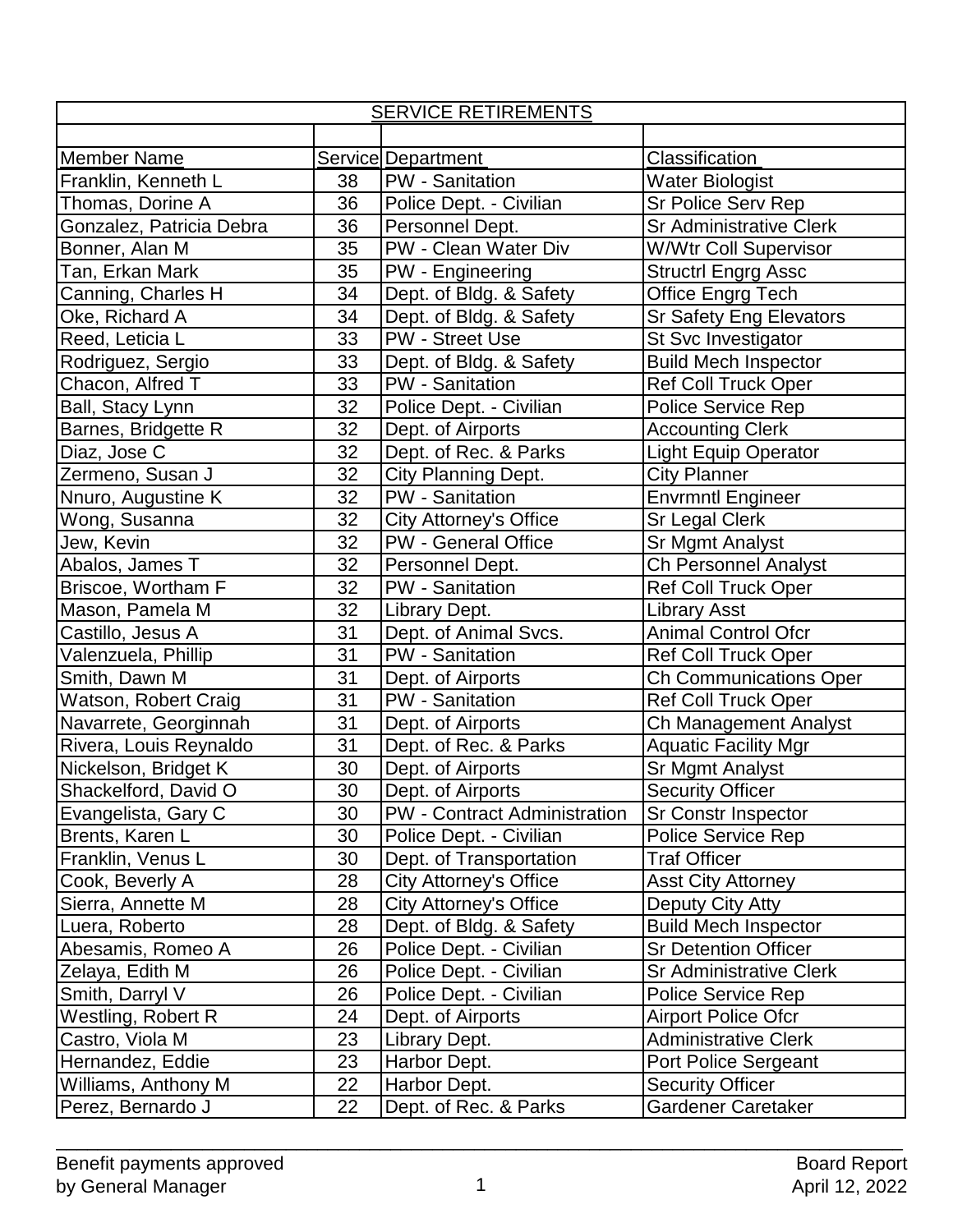| Yeganeh, Koorosh           | 22 | <b>ITA</b>                          | <b>Systems Programmer</b>     |
|----------------------------|----|-------------------------------------|-------------------------------|
| Calaycay, Lupo A           | 22 | Library Dept.                       | <b>Administrative Clerk</b>   |
| Tongson, Henry Barroga     | 21 | Dept. of Bldg. & Safety             | <b>Accounting Clerk</b>       |
| Ramirez, Raudel            | 21 | PW - Sanitation                     | Maintenance Laborer           |
| O Bryan, Patricia A        | 21 | Library Dept.                       | <b>Administrative Clerk</b>   |
| Hastings, Norene A         | 20 | Dept. of Airports                   | <b>Environmental Supvr</b>    |
| Ferreira, Robert           | 20 | <b>PW</b> - Contract Administration | <b>Sr Constr Inspector</b>    |
| Matheney, Iris W           | 20 | GSD - Bldg. Fac Mgmt.               | Custodian                     |
| Tirado, Elias Jose         | 20 | Police Dept. - Civilian             | Sr Systems Analyst            |
| Sheedy, Eve F              | 19 | <b>City Attorney's Office</b>       | Deputy City Atty              |
| Cordon, John Thomas        | 19 | Dept. of Bldg. & Safety             | <b>Build Mech Inspector</b>   |
| Yapp, Kim Marie            | 18 | Dept. of Environmental Affairs      | <b>Environmental Supvr</b>    |
| Macias, Richard            | 18 | Harbor Dept.                        | <b>Pile Driver Worker</b>     |
| Liang, Shan                | 18 | Library Dept.                       | <b>Sr Librarian</b>           |
| Lee Mc Adory, Auvia Pamela | 18 | Police Dept. - Civilian             | Police Service Rep            |
| Labrador, Manuel Frank     | 18 | <b>GSD - Fleet Services</b>         | <b>Sr Equipment Mechanic</b>  |
| Webber, Amy                | 18 | <b>City Attorney's Office</b>       | Deputy City Attorney          |
| Brown, Rhonda Lee          | 18 | Police Dept. - Civilian             | <b>Police Service Rep</b>     |
| German, Peter              | 17 | <b>PW</b> - Sanitation              | W/Wtr Coll Worker             |
| Ching, Eugene I            | 17 | PW - Engineering                    | <b>Land Surveying Asst</b>    |
| Campana, Glenn A           | 17 | Dept. of Rec. & Parks               | <b>Recreation Fac Dir</b>     |
| Johnson, Michelle          | 16 | GSD - Bldg. Fac Mgmt.               | Custodian                     |
| Cavanagh, John V           | 16 | Dept. of Airports                   | Constr Inspector              |
| Van Cise, Eugene A         | 16 | Office of the City Clerk            | <b>Management Analyst</b>     |
| Arimura, Tsukasa           | 16 | PW - St. Maint.                     | <b>Motor Sweeper Operator</b> |
| Martin, Booker             | 16 | GSD - Bldg. Fac Mgmt.               | Custodian                     |
| Montanez, Oscar J          | 16 | <b>GSD - Fleet Services</b>         | <b>Heavy Duty Equip Mech</b>  |
| Halstead, Jeffrey          | 15 | Dept. of Rec. & Parks               | <b>Sr Gardener</b>            |
| Wahls, W Dean              | 15 | Dept. of Airports                   | <b>Sr Real Estate Officer</b> |
| Smith, Ava H               | 15 | Library Dept.                       | Messenger Clerk               |
| Holland, David Eugene      | 15 | Dept. of Transportation             | <b>Traf Officer</b>           |
| Villegas, Yolanda E        | 15 | Library Dept.                       | <b>Administrative Clerk</b>   |
| Johnson, Carlton H         | 14 | Personnel Dept.                     | <b>Background Investgr</b>    |
| Peck, Norman P             | 14 | <b>PW</b> - Contract Administration | Constr Inspector              |
| Ulloa, Glafira             | 14 | Dept. of Transportation             | <b>Crossing Guard</b>         |
| Jones, Maurice Tiers       | 14 | Dept. of Airports                   | <b>Airport Police Ofcr</b>    |
| Abercrombie, Linda         | 14 | PW - St. Lighting                   | <b>Administrative Clerk</b>   |
| Rodriguez, Mary Dolores    | 13 | Council                             | <b>Council Aide</b>           |
| Engel, Joseph William      | 13 | Dept. of Airports                   | <b>Build Operating Engr</b>   |
| Cachon, Phil Santiago      | 13 | <b>GSD - Fleet Services</b>         | <b>Equipmnt Mechanic</b>      |
| Mohandie, Krishnan R       | 13 | Police Dept. - Civilian             | Police Psychologist           |
| Carr, Yolanda              | 12 | GSD - Bldg. Fac Mgmt.               | Custodian                     |
| Kimble, Bobby N            | 12 | GSD - Bldg. Fac Mgmt.               | Custodian                     |
| Lopez, Patricia Maria      | 10 | El Pueblo                           | Comnty/Admn Sup Wkr           |
| Settle, Andrew Thomas      | 10 | Dept. of Transportation             | Signal System Electrcn        |

\_\_\_\_\_\_\_\_\_\_\_\_\_\_\_\_\_\_\_\_\_\_\_\_\_\_\_\_\_\_\_\_\_\_\_\_\_\_\_\_\_\_\_\_\_\_\_\_\_\_\_\_\_\_\_\_\_\_\_\_\_\_\_\_\_\_\_\_\_\_\_\_\_\_\_\_\_\_\_\_\_